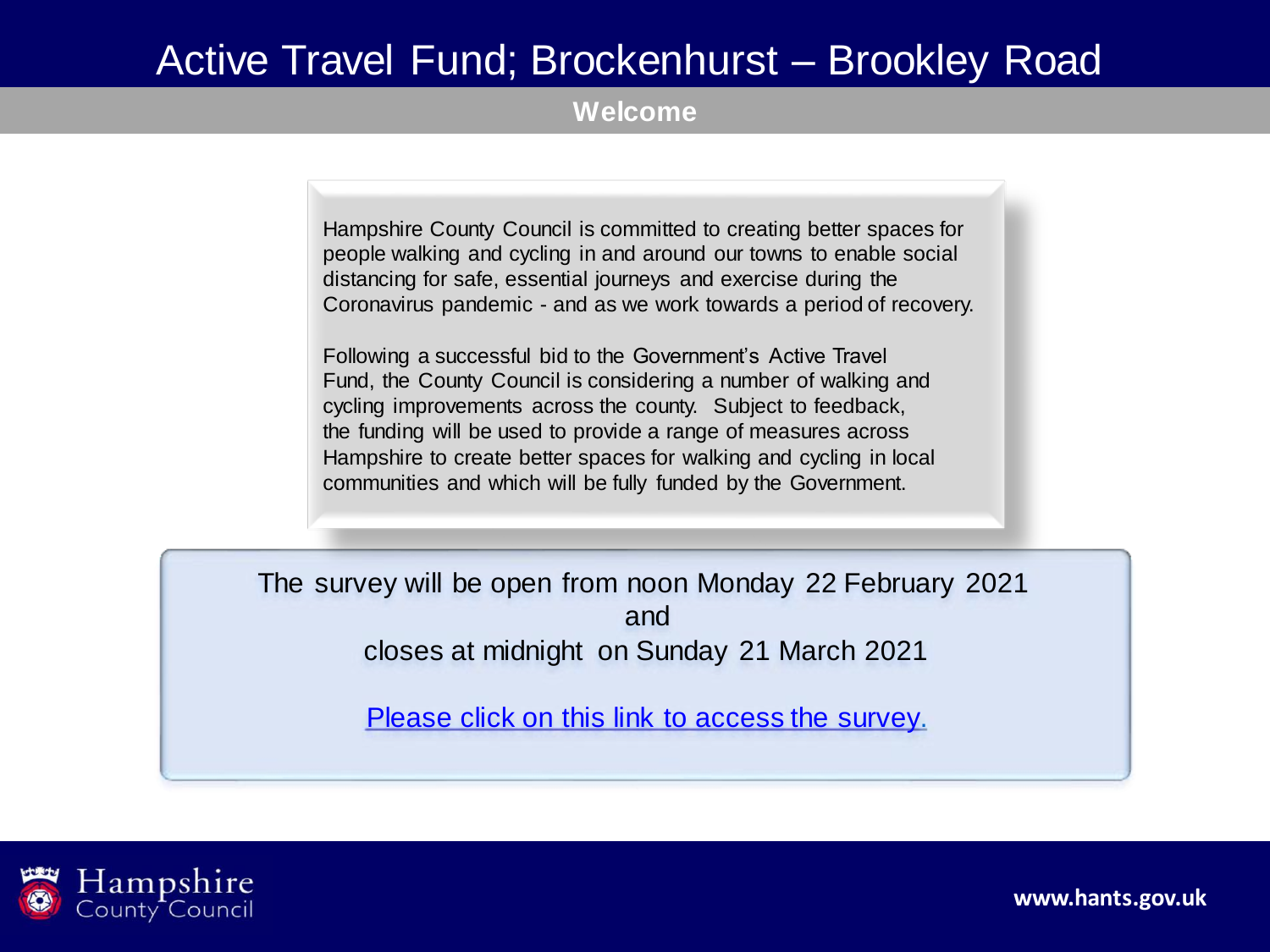## **1. Scheme Overview**

### **Scheme Overview**

The proposal is to improve the temporary social distancing measures that were introduced last summer, with better quality materials that can be kept in place for an extended period and are more in keeping with Brockenhurst's location within the New Forest National Park.

Proposed measures:

- Enhancement of the cycle parking areas and customer queuing areas along Brookley Road;
- Widening of the pavement outside Tesco and the bakery to accommodate the existing cycle storage and queuing;
- Wooden bollards to protect the pavement widened areas and the cycle stands and pedestrians waiting to access the local shops;

### **Objectives of this scheme are to:**

- Enhance the materials so they are more appropriate for Brockenhurst town centre;
- Maintain access for those who need it:
- **Enable social distancing when walking along Brookley Rd footway** provided by these passing areas created by pavement widening.
- Support the economic recovery of the Brookley Road
- Reduce the need to travel short distances by car; and
- Reduce traffic within the town centre.

### **Two design options to choose from:**

### **Option 1**

Greater cycle storage space and less queuing space. **Option 2**

Less cycle storage and more queuing space.

Both also have the potential for a third pavement build out to accommodate additional cycles and queuing but only if required and supported by the community at a future date.

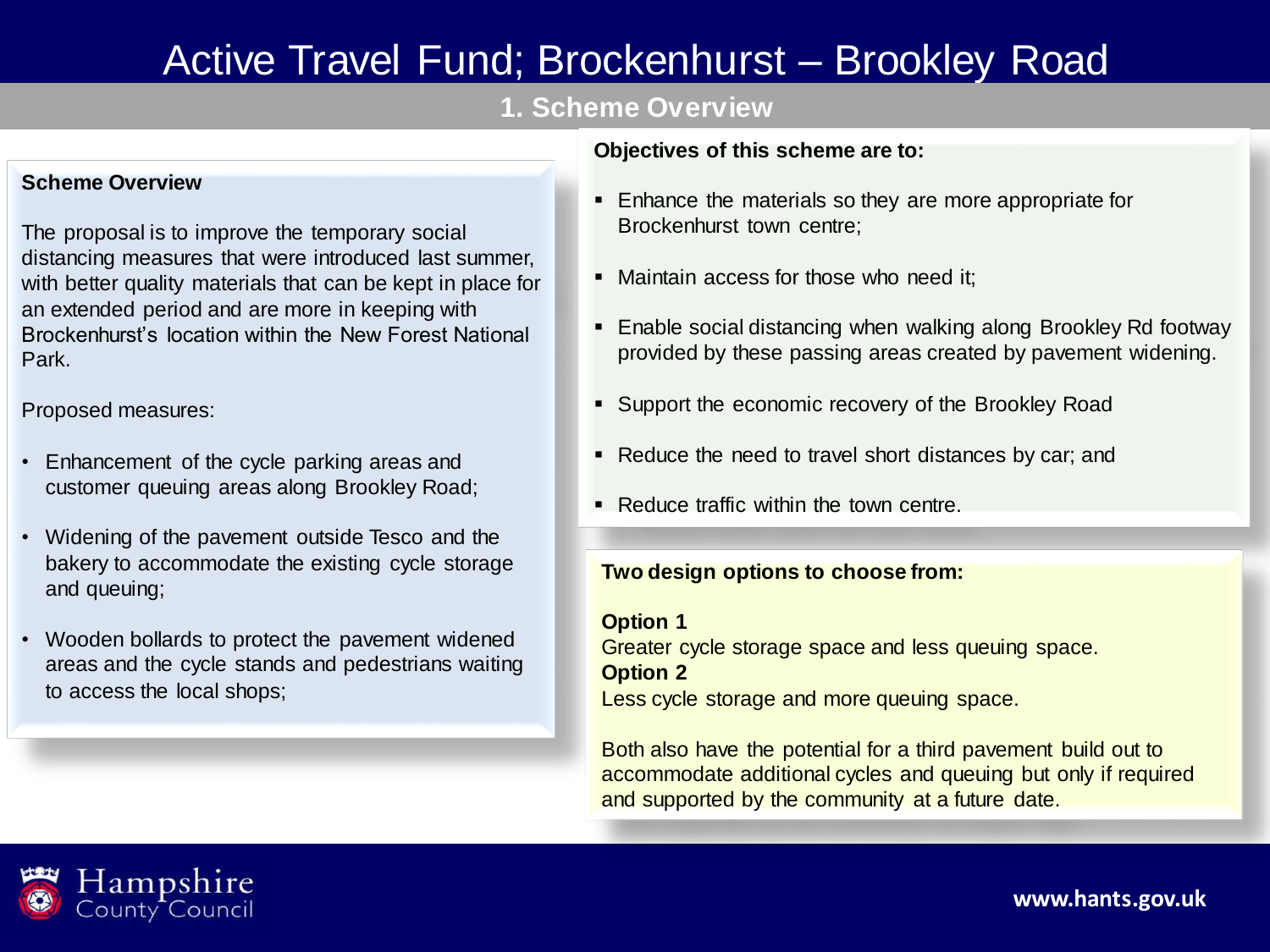## **2. Scheme Proposal – Option 1**



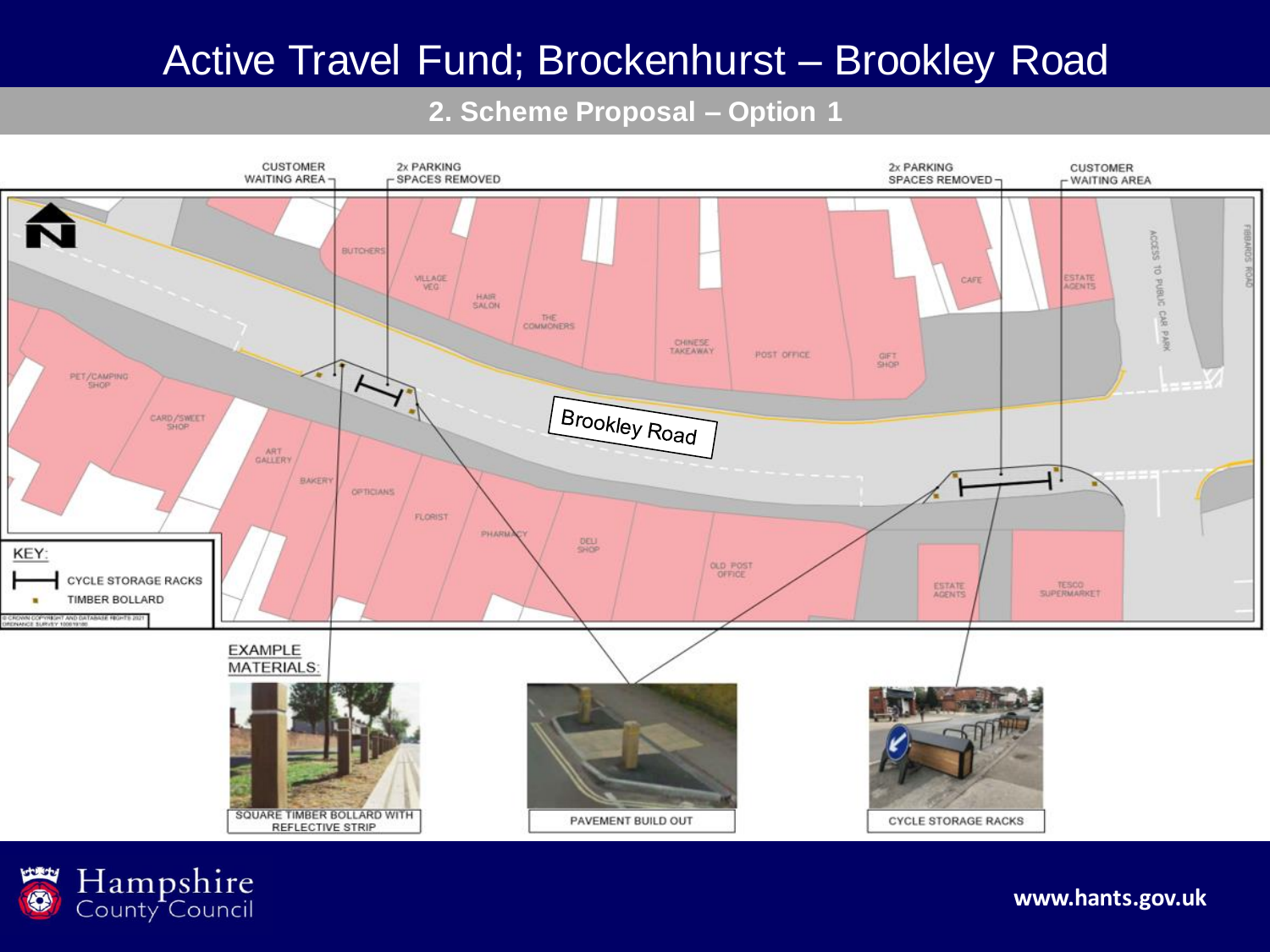## **3. Scheme Proposal – Option 2**



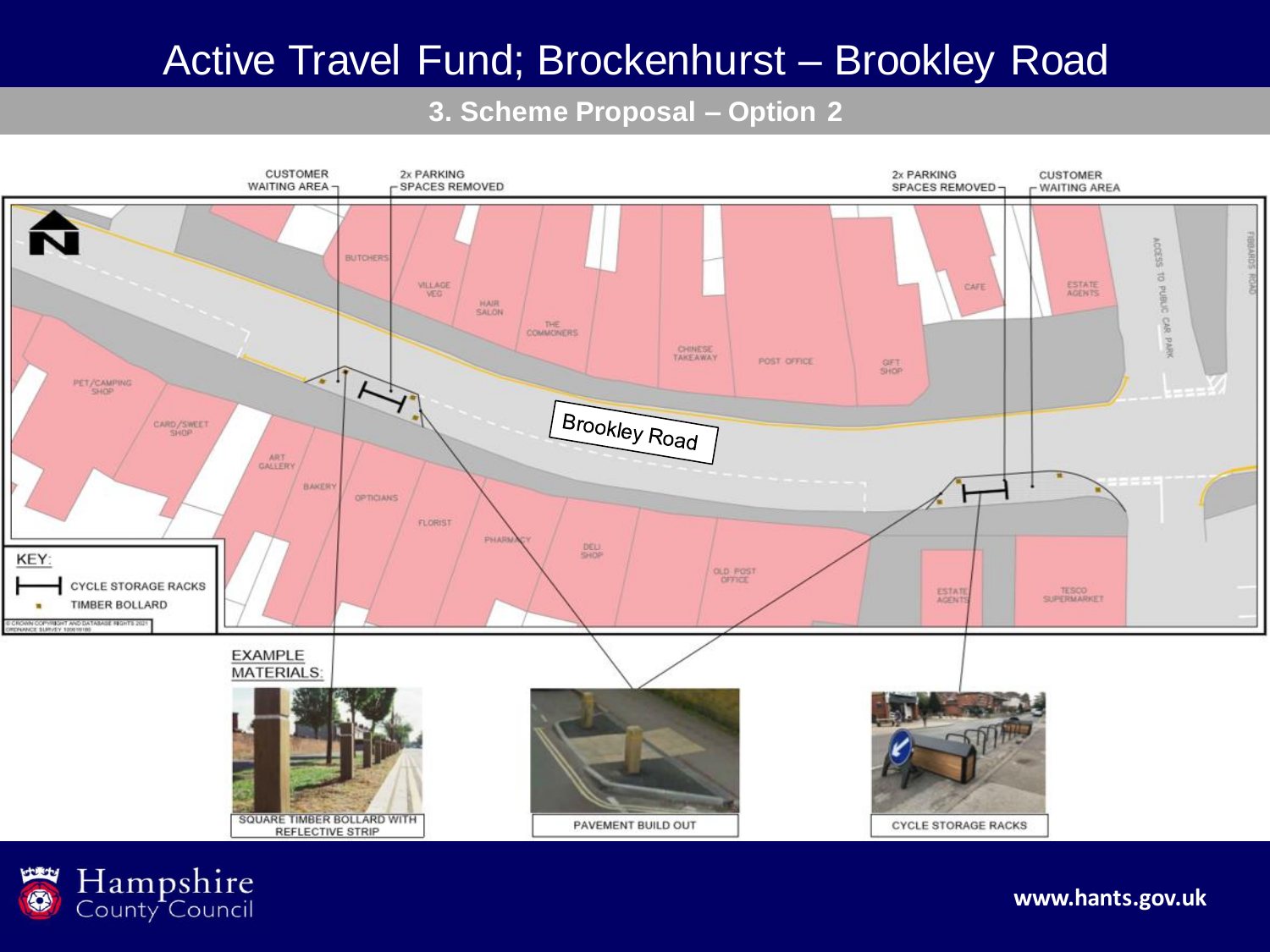## **4. Frequently Asked Questions**

#### **Why is the scheme needed?**

Hampshire County Council is committed to creating better spaces for people walking and cycling in and around our towns to enable social distancing for safe, essential journeys and exercise during the Coronavirus pandemic and as we work towards a period of recovery. HCC have been working closely with the Parish Council who have purchased cycle stands and would like to see them retained alongside space for the community to queue safely when waiting to access shops in Brookley Road.

#### **Will the scheme mean less on street car parking?**

Yes, a total of four car parking spaces, in both options, will remain unavailable. No other parking changes in adjacent streets is proposed.

### **Will there be any other changes to on-street parking within the village?**

No, there are no other changes to on-street parking within the village.

### **Will Brookley Road still have two-way access?**

Yes and emergency services, refuse and delivery vehicles will still be able to access.

### **How am I supposed to get deliveries for my business which is located adjacent to the pavement build-outs?**

Tesco can receive deliveries from the rear of their premises. Other business along Brookley Road will receive deliveries from either the roadside or the rear, if available.

### **Why are you not considering making Brookley Road one-way again as it was briefly during the summer of last year?**

At this point in time, we only have a small amount of money available for Brockenhurst. In addition, the one-way working of Brookley Street proved to be unworkable when the Watersplash became high during periods of heavy or prolonged rain.

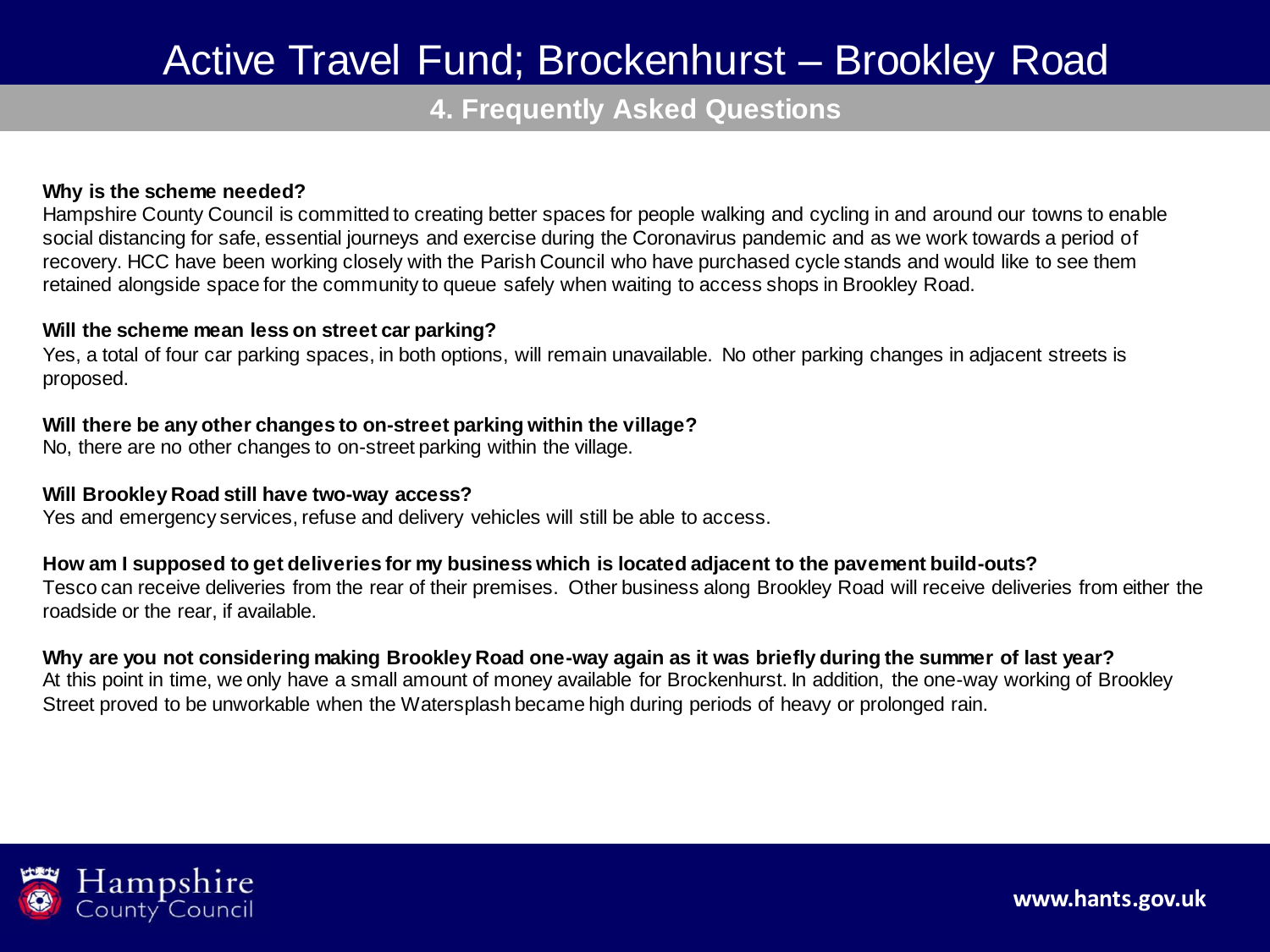**5. Next Step**